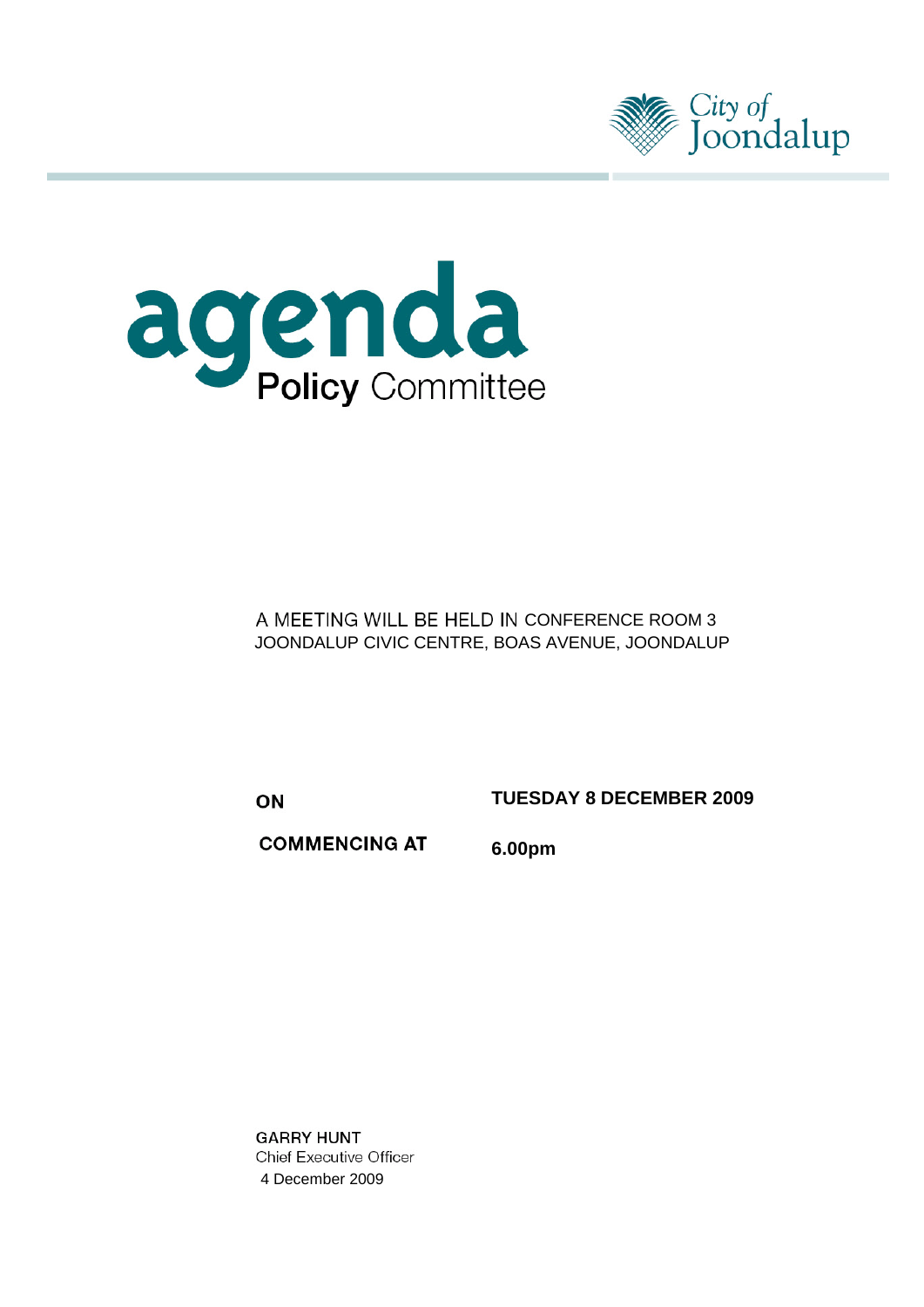### **TABLE OF CONTENTS**

| <b>Item No</b>    | Title                                                                          | Page No        |
|-------------------|--------------------------------------------------------------------------------|----------------|
|                   | <b>Declaration of Opening</b>                                                  | 4              |
|                   | <b>Election of Presiding Member</b>                                            | 4              |
|                   | <b>Election of Deputy Presiding Member</b>                                     | 6              |
|                   | Apologies/Leave of absence                                                     | 6              |
|                   | <b>Confirmation of Minutes</b>                                                 | 6              |
|                   | Announcements by the Presiding Person without discussion                       | 6              |
|                   | <b>Declarations of Interest</b>                                                | 6              |
|                   | Identification of matters for which the meeting may sit behind<br>closed doors | 6              |
|                   | Petitions and deputations                                                      | 6              |
|                   | Reports                                                                        |                |
| Item 1            | Setting of Meeting Dates for 2010                                              | $\overline{7}$ |
| Item <sub>2</sub> | <b>Draft Memorials Policy</b>                                                  | 8              |
|                   | Motions of which previous notice has been given                                | 10             |
|                   | Requests for Reports for future consideration                                  | 10             |
|                   | Closure                                                                        | 10             |
|                   |                                                                                |                |

#### **Note:**

#### **Clause 77 of the City's Standing Orders Local Law 2005 states:**

"Unless otherwise provided in this local law, the provisions of this local law shall apply to meetings of committees with the exception of:

- (a) clause 29 (Members seating;) and
- (b) clause 54 (Limitation on members speaking.)"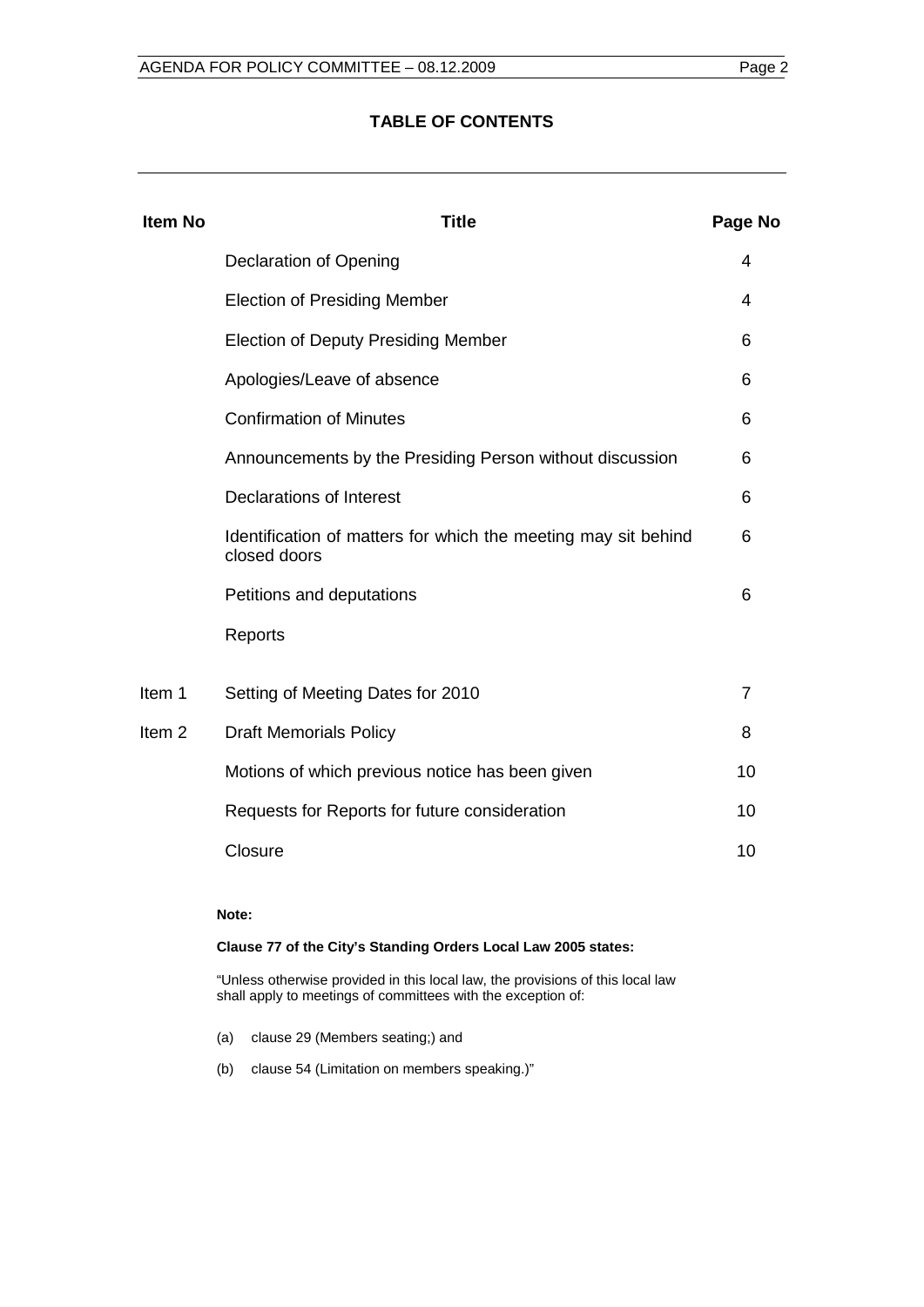# **CITY OF JOONDALUP**

Notice is hereby given that a meeting of the **POLICY COMMITTEE** will be held in Conference Room 3, Joondalup Civic Centre, Boas Avenue, Joondalup on **TUESDAY 8 DECEMBER 2009** commencing at **6.00 pm**

GARRY HUNT Chief Executive Officer Joondalup 4 December 2009 Western Australia

## **AGENDA**

#### *Committee Members*

Mayor Troy Pickard Cr Kerry Hollywood North Ward<br>
Cr Trona Young North-Centr Cr Liam Gobbert Cr Liam Gobbert Cr Liam Gobbert Cr Liam Central Ward<br>Cr Christine Hamilton-Prime Cr Christine South-West Ward Cr Christine Hamilton-Prime Cr John Chester South-East Ward Cr Fiona Diaz **South Ward** South Ward

North-Central Ward

### *Quorum for meetings (4):*

*The quorum for a meeting is to be at least 50% of the number of offices (whether vacant or not) of member of the committee.*

#### *Simple Majority:*

*A simple majority vote is to be more than 50% of those members present at the meeting.*

#### *Absolute Majority (4):*

*An absolute majority vote is to be more than 50% of the number of offices (whether vacant or not) of the committee.*

#### *Casting vote:*

*In the event that the vote on a motion is tied, the presiding person must cast a second vote.*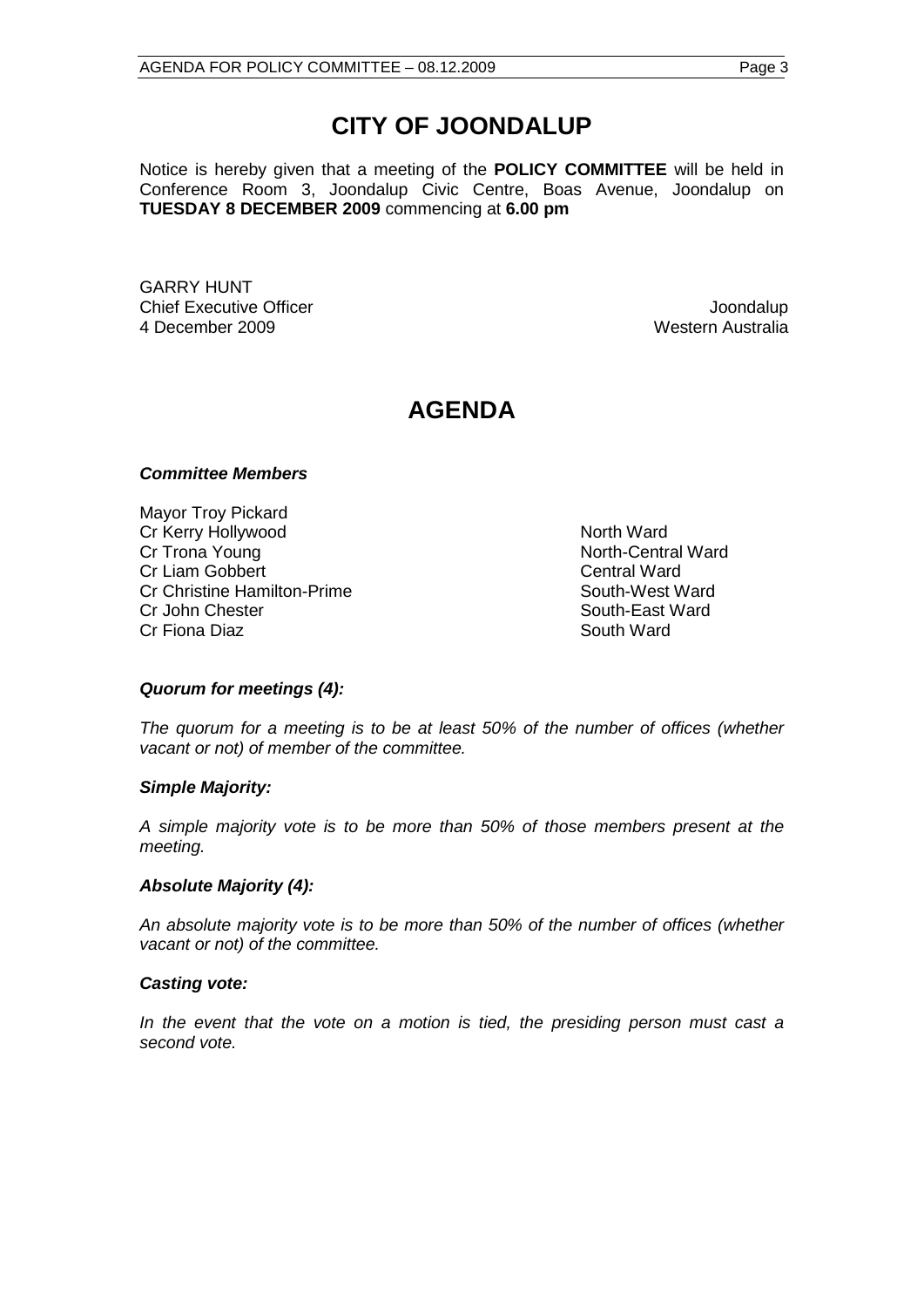#### <span id="page-3-0"></span>**Terms of Reference**

- *(a) To make recommendations to Council on the development and review of strategic (Council) policies to identify the direction of the Council;*
- *(b) To Initiate and formulate strategic (Council) policies;*
- *(c) To devise and oversee the method of development (level and manner of community consultation) for the development of strategic (Council) policies;*
- *(d) To review the Council Policy Governance Framework in order to ensure compliance with provisions of the Local Government Act 1995.*

### **DECLARATION OF OPENING**

#### **ELECTION OF PRESIDING PERSON**

Section 5.12 of the Local Government Act 1995 requires a committee appointed by a local government, to appoint a presiding member as the first item of business at its first meeting.

The procedure that is required to be followed is detailed in Schedule 2.3, Division 1 of the Act which is as follows:

#### **When the Committee elects a Presiding Member**

- 2 (1) The Office of Presiding Member is to be filled as the first matter dealt with:
	- (a) at the first meeting of the Committee after an inaugural election or a Section 4.13 or 4.14 election or after an ordinary elections day; and
	- (b) at the first meeting of the Committee after an extraordinary vacancy occurs in the office of Presiding Member.
	- (2) If the first ordinary meeting of the committee is more than 3 weeks after an extraordinary vacancy occurs in the office of Presiding Member, a special meeting of the Committee is to be held within that period for the purpose of filling the office of Presiding Member.

#### **CEO to preside**

3 The CEO is to preside at the meeting until the office of Presiding Member is filled.

#### **How the Presiding Member is elected**

- 4 (1) The Committee is to elect a Committee member to fill the office of Presiding Member.
	- (2) The election is to be conducted by the CEO in accordance with the procedures prescribed.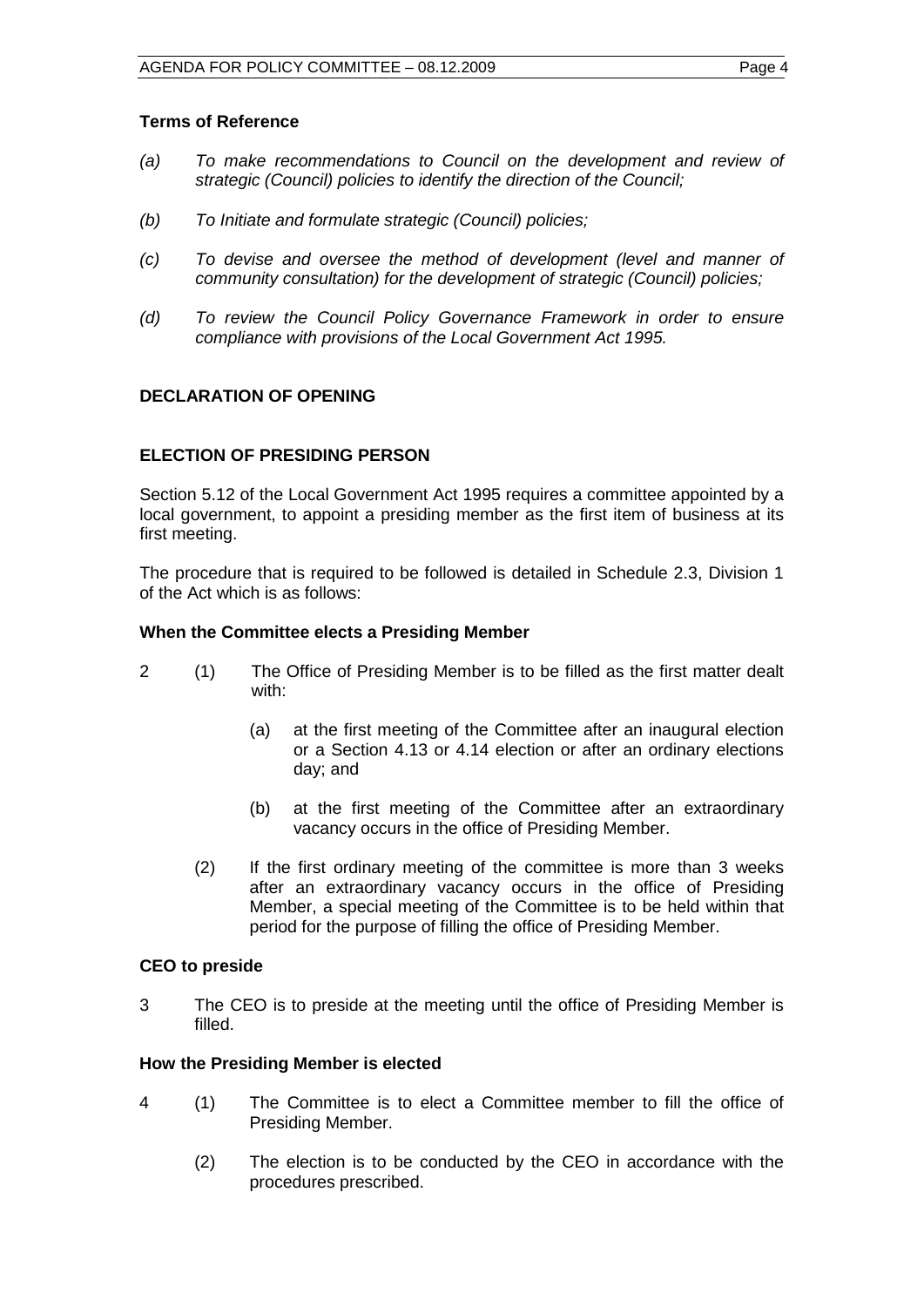- (3) Nominations for the office of presiding member are to be given to the CEO in writing before the meeting or during the meeting before the close of nominations.
- (3a) Nominations close at the meeting at a time announced by the CEO, which is to be sufficient time after the announcement by the CEO that nominations are about to close to allow for any nominations made to be dealt with.
- (4) If a committee member is nominated by another committee member the CEO is not to accept the nomination unless the nominee has advised the CEO, orally or in writing, that he or she is willing to be nominated for the office.
- (5) The committee members are to vote on the matter by secret ballot as if they were electors voting at an election.
- (6) Subject to clause 5(1), the votes cast under subclause (5) are to be counted and the successful candidate determined, in accordance with the procedures set out in Schedule 4.1 (which deals with determining the result of an election) as if those votes were votes cast at an election.
- (7) As soon as practicable after the result of the election is known, the CEO is to declare and give notice of the result in accordance with the regulations, if any.

### **Votes may be cast a second time**

- 5 (1) If when the votes cast under Clause 4(5) are counted there is an equity of votes between 2 or more candidates who are the only candidates in, or remaining in, the count, the count is to be discontinued and the meeting is to be adjourned for not more than 7 days.
	- (2) Any nomination for the office of Presiding Member may be withdrawn, and further nominations may be made, before or when the meeting resumes.
	- (3) When the meeting resumes the committee members are to vote again on the matter by secret ballot as if they were electors voting at an election.
	- (4) The votes case under subclause (3) are to be counted, and the successful candidate determined, in accordance with Schedule 4.1 as if those votes were votes cast at an election.

The votes are to be counted in accordance with Schedule 4.1 of the Local Government Act 1995 as if those votes were cast at an election. This means that should the CEO receive more than two nominations for office of Presiding Member the vote would be counted by the preferential voting method. Should only two nominations be received by the CEO, then the committee member with the greatest number of votes is to be elected.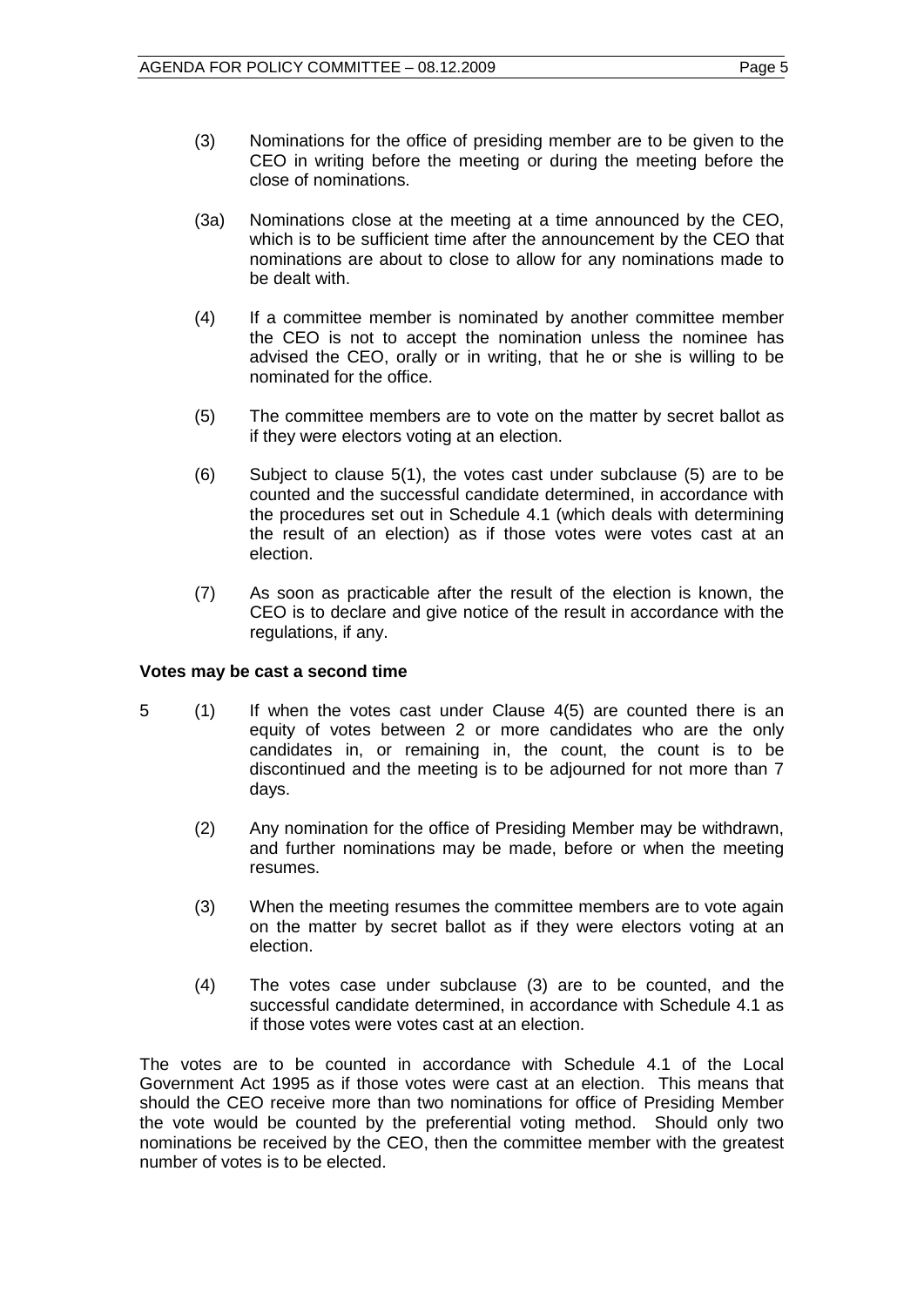<span id="page-5-0"></span>It is advisable that the committee appoints a deputy presiding person, who would chair the meeting in the absence of the presiding person.

#### **APOLOGIES/LEAVE OF ABSENCE**

#### **Leave of Absence previously approved**

Cr Trona Young 26 November 2009 to 15 December 2009 inclusive

### **CONFIRMATION OF MINUTES**

### MINUTES OF THE POLICY COMMITTEE HELD ON 29 SEPTEMBER 2009

#### **RECOMMENDATION**

**That the minutes of the meeting of the Policy Committee held on 29 September 2009 be confirmed as a true and correct record.**

**ANNOUNCEMENTS BY THE PRESIDING PERSON WITHOUT DISCUSSION**

**DECLARATIONS OF INTEREST**

**IDENTIFICATION OF MATTERS FOR WHICH THE MEETING MAY SIT BEHIND CLOSED DOORS**

**PETITIONS AND DEPUTATIONS**

**REPORTS**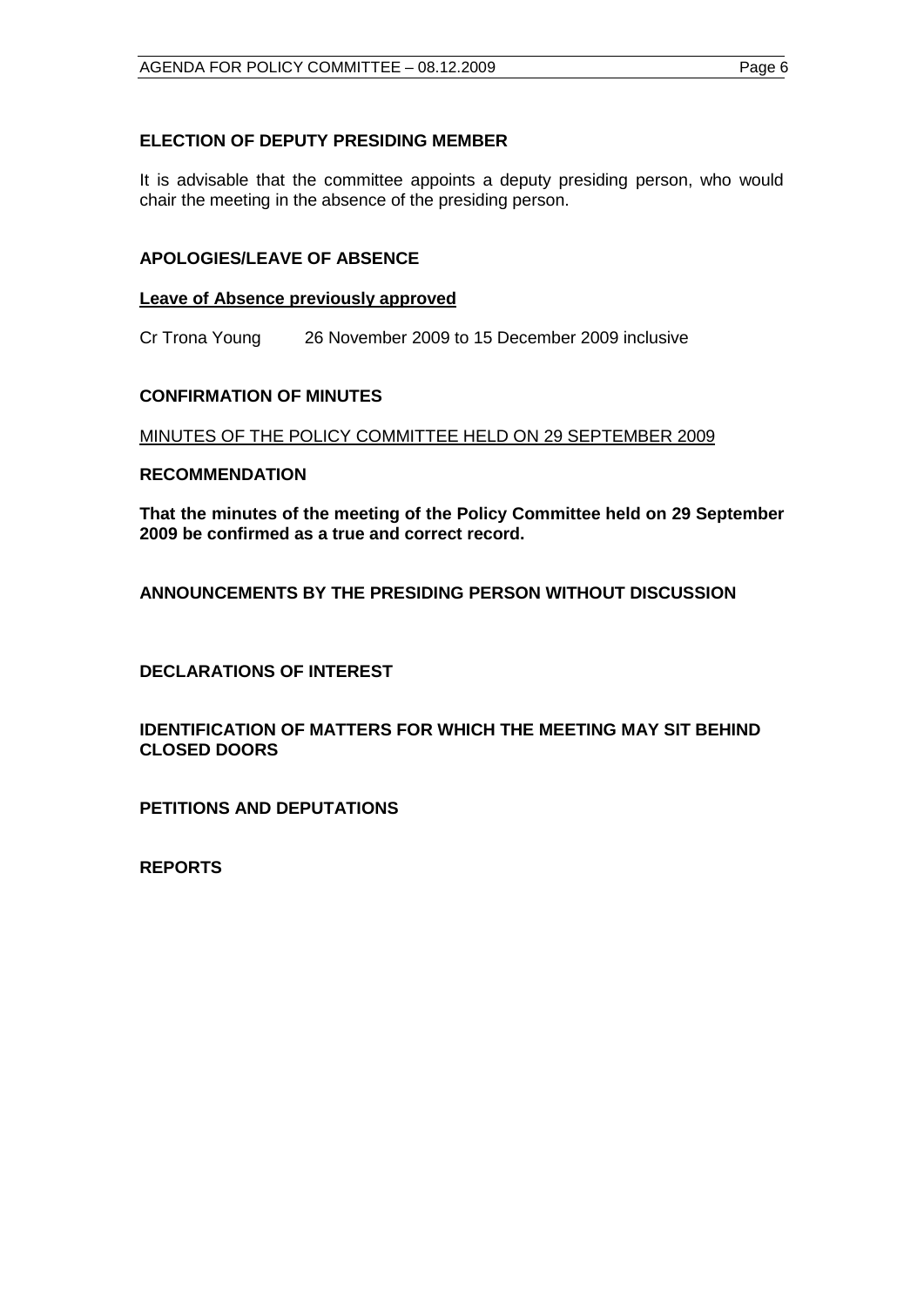## <span id="page-6-0"></span>**ITEM 1 SETTING OF MEETING DATES - 2010**

| WARD: |  | All |
|-------|--|-----|
|       |  |     |

| <b>RESPONSIBLE</b><br><b>DIRECTOR:</b> | Mr Jamie Parry<br>Governance and Strategy |
|----------------------------------------|-------------------------------------------|
| <b>FILE NUMBER:</b>                    | 26176                                     |
| <b>ATTACHMENTS:</b>                    | Nil                                       |

#### **PURPOSE**

To provide a schedule of meeting dates for the Policy Committee for 2010.

#### **DETAILS**

It is suggested that quarterly meetings of the Policy Committee be set for 2010.

The meeting dates are based on the draft schedule of Council meeting dates, which will be considered by Council at its meeting to be held on 15 December 2009. The proposed meeting dates are as follows:

7.00 pm on Tuesday 23 February 2010; 7.00 pm on Tuesday 25 May 2010; 7.00 pm on Tuesday 24 August 2010; 6.00 pm on Tuesday 23 November 2010.

The commencement times for the February, May and August meetings allow for Audit Committee meetings to be held prior to the Policy Committee meetings.

#### **VOTING REQUIREMENTS**

Simple majority.

#### **RECOMMENDATION**

**That the Policy Committee APPROVES the following meeting dates for 2010:**

**7.00 pm on Tuesday 23 February 2010; 7.00 pm on Tuesday 25 May 2010; 7.00 pm on Tuesday 24 August 2010; 6.00 pm on Tuesday 23 November 2010.**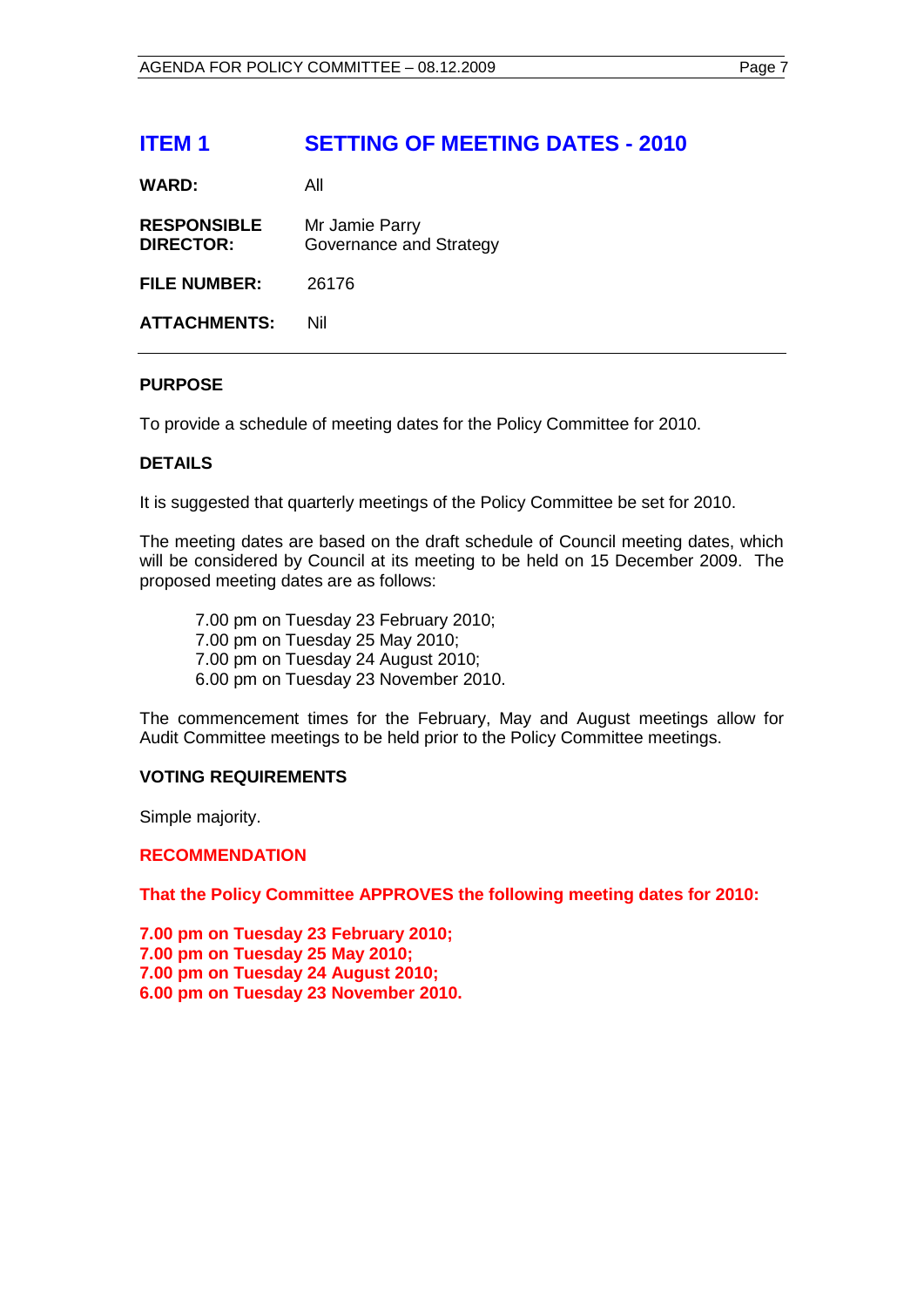## <span id="page-7-0"></span>**ITEM 2 DRAFT MEMORIALS POLICY**

**WARD:** All

| <b>RESPONSIBLE</b><br><b>DIRECTOR:</b> | Mr Martyn Glover<br>Infrastructure Services |                     |
|----------------------------------------|---------------------------------------------|---------------------|
| <b>FILE NUMBER:</b>                    | 100385                                      |                     |
| <b>ATTACHMENTS:</b>                    | Attachment 1                                | <b>Draft Policy</b> |

### **PURPOSE / EXECUTIVE SUMMARY**

To provide members of the Policy Committee with a Draft Memorials Policy for their consideration.

It is recommended that the Policy Committee recommends that Council adopts the Draft Policy in the format prescribed in Attachment 1 to this report.

#### **BACKGROUND**

In recent months the City of Joondalup has received a number of requests to install memorials within the City's public open spaces and road reserves. These applications have been declined because the City does not have any guidelines, policy or protocol that either supports or does not support the placement of memorials within public open spaces and road reserves.

### **DETAILS**

The City is of the opinion that there needs to be a process and policy to make applications for memorials straightforward for the officers at the City and less traumatic for the families and friends of the deceased and hopefully improve the understanding of the community.

Research indicates that little guidance exists in any of current State or Local Government policies that address this issue and which may assist the City in the development of its own position. Where references have been found, they relate mainly to the erection of crosses in road reserves such as those approved by Main Roads WA and the installation of memorials in specific locations for residents who have made significant contributions to the local community.

It is believed that prior to considering memorial requests, the City should establish a consistent position on the installation of memorials within public open spaces in order to process applications more efficiently and in a manner that balances all views and options.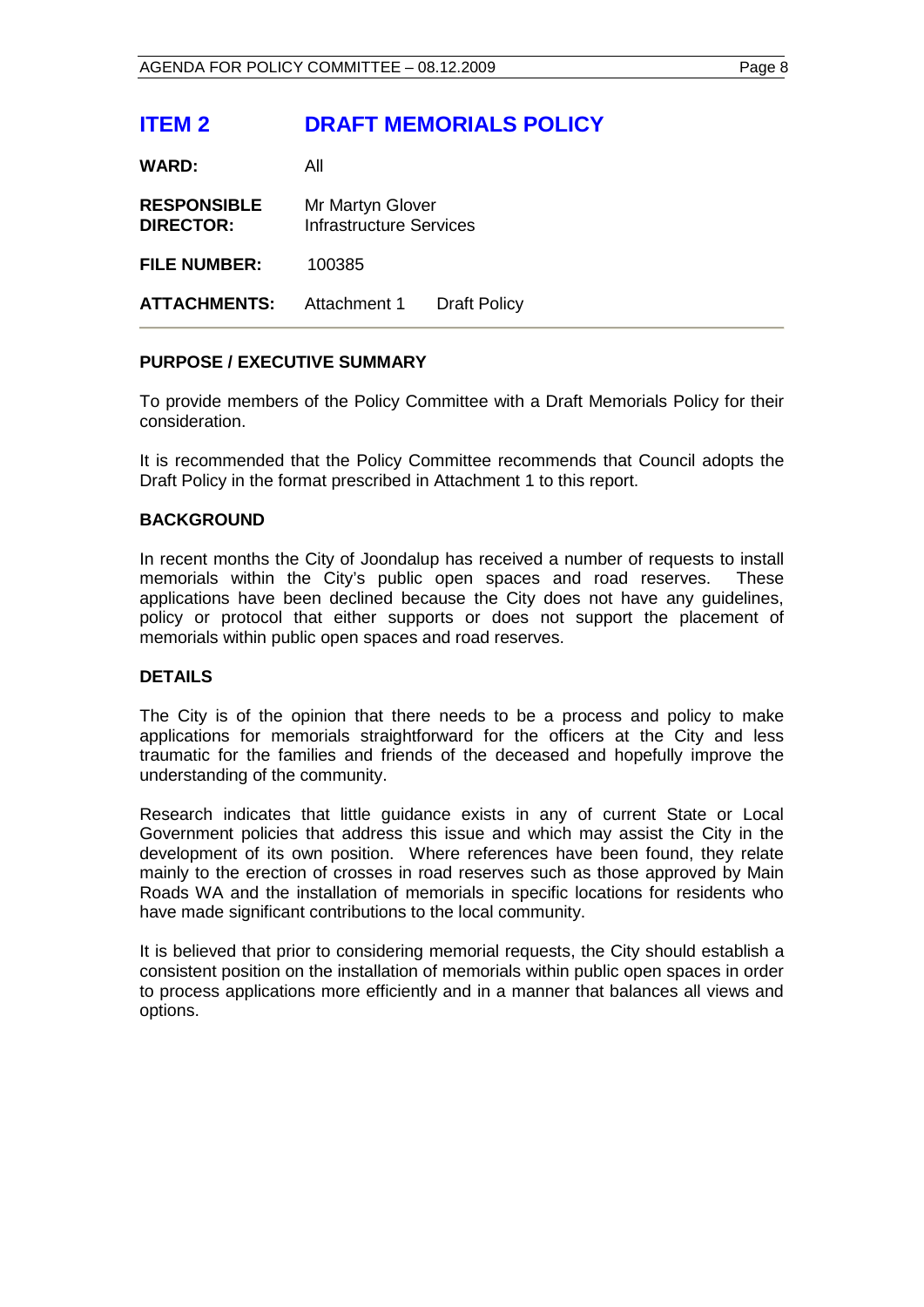### **Category One;**

#### *Conditions for "Significant Person" Memorials:*

Community members and groups may seek the installation of a memorial for a past resident or person outside of the City of Joondalup who has contributed significantly to the local Joondalup community. Applications for such memorials must, however be supported by family members of the deceased and submitted to Council for approval.

#### **Category Two;**

#### *Conditions for "Temporary Memorials"*

Family members may seek the installation of a Temporary Memorial for a deceased person who has past away from tragic circumstances. Applications for these temporary memorials must be approved by the CEO.

Temporary memorials permit items such as flowers, crosses, toys, and notes to be placed on site for a period of one to six months after the passing of the deceased. Once this period has elapsed, all non-authorised material will be removed and returned to the family of the deceased. This seeks to acknowledge the needs of the family and friends whilst ensuring that an open and orderly process is available to return the location back to its original state for the benefit of local residents.

#### **Issues and options considered:**

- 1. To recommend that Council adopts the Draft Memorials Policy in current format (Attachment 1).
- 2. To recommend that Council adopts the Draft Memorials Policy subject to suggested amendments.
- 3. To recommend that Council does not adopt a Memorials Policy.

#### . **Legislation/Strategic Plan/Policy Implications**

| Legislation | Not Applicable |
|-------------|----------------|
|-------------|----------------|

#### **Strategic Plan**

| <b>Key Focus Area:</b> | Community Wellbeing                                                                                  |
|------------------------|------------------------------------------------------------------------------------------------------|
| Objective: 5.1         | To ensure the City's facilities and services are of a high quality<br>accessible to everyone.<br>and |

#### **Risk Management considerations:**

Not Applicable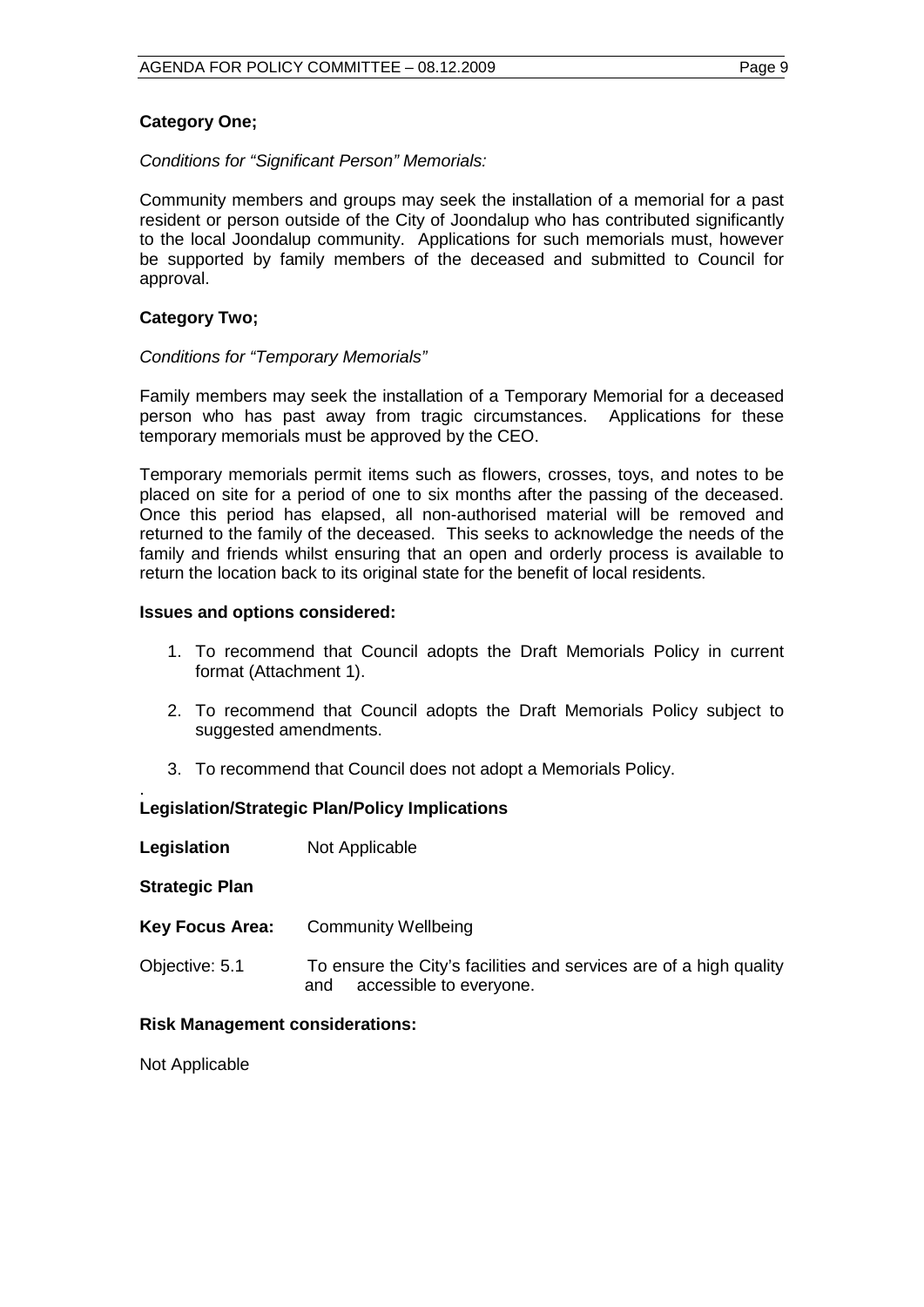#### **Financial/Budget Implications:**

Subject to support, the cost of memorial installations would be borne by the applicant. The City would be responsible for the ongoing operational maintenance of the area where the memorial has been placed, which would be minimal and absorbed into existing operational costs of maintaining parks, public open spaces and road reserves.

#### **Regional Significance:**

Not Applicable

#### **Sustainability implications:**

Not Applicable

#### **Consultation:**

Not Applicable

#### **COMMENT**

The City of Joondalup currently does not have any guidelines, protocol or policy that supports the installation of temporary or permanent memorials. Experience reflects that when memorials have been placed within a Council verge area they have been dealt with very reactively and have had to be monitored fairly closely. If the City had an application process which was supported by Council, this would make the placement of memorials on Public Open Spaces and Road Reserves far less traumatic for the families and friends of the deceased and hopefully improve the understanding of the community.

#### **VOTING REQUIREMENTS**

Simple Majority

#### **RECOMMENDATION**

**That the Policy Committee RECOMMENDS that Council ADOPTS the Draft City Policy 5-7 Memorials in Public Reserves in the format provided in Attachment 1 to this Report.**

*Appendix 1 refers*

*To access this attachment on electronic document, click here: Attach1agn081209.pdf*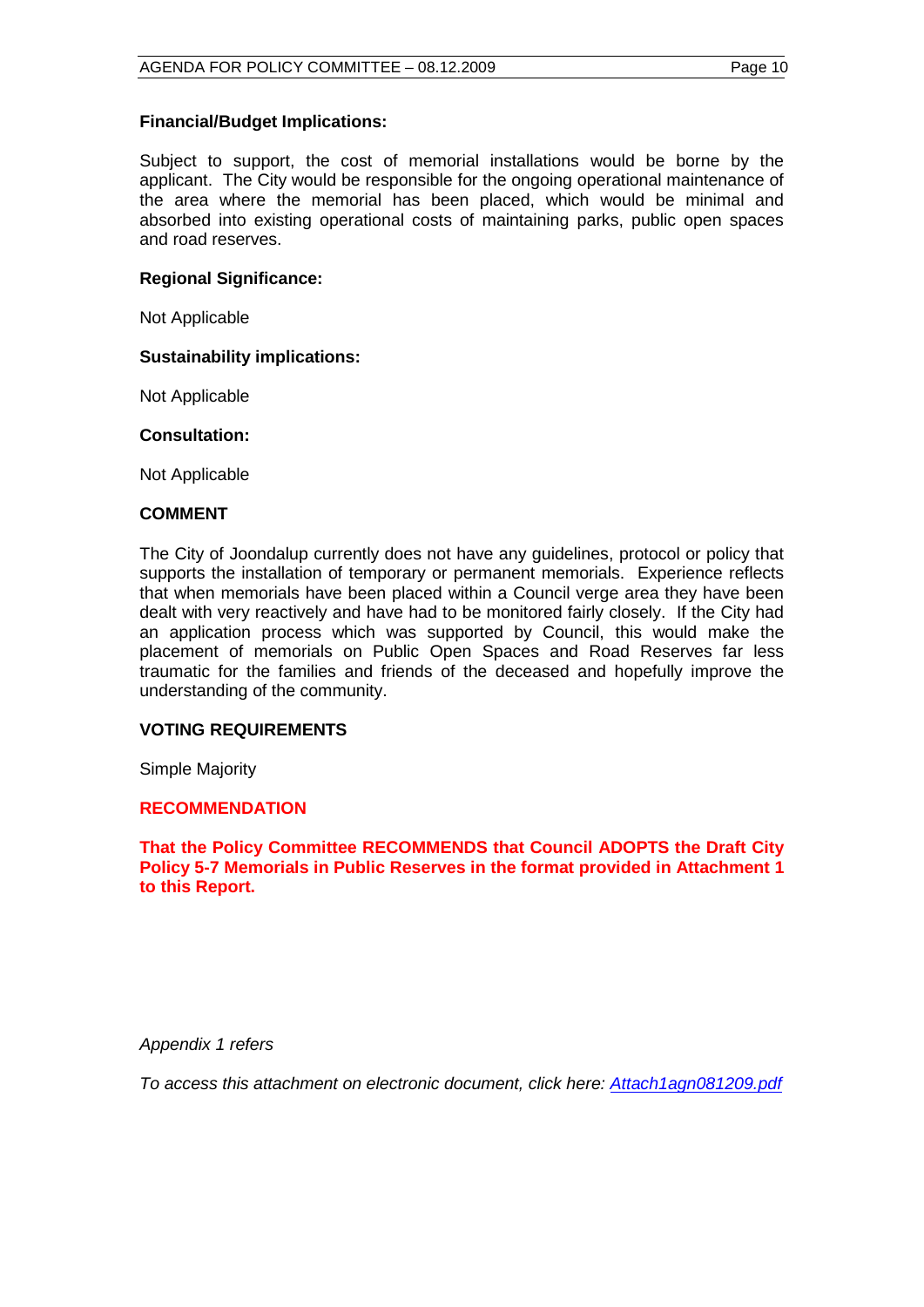## <span id="page-10-0"></span>**MOTIONS OF WHICH PREVIOUS NOTICE HAS BEEN GIVEN**

## **REQUESTS FOR REPORTS FOR FUTURE CONSIDERATION**

**CLOSURE**